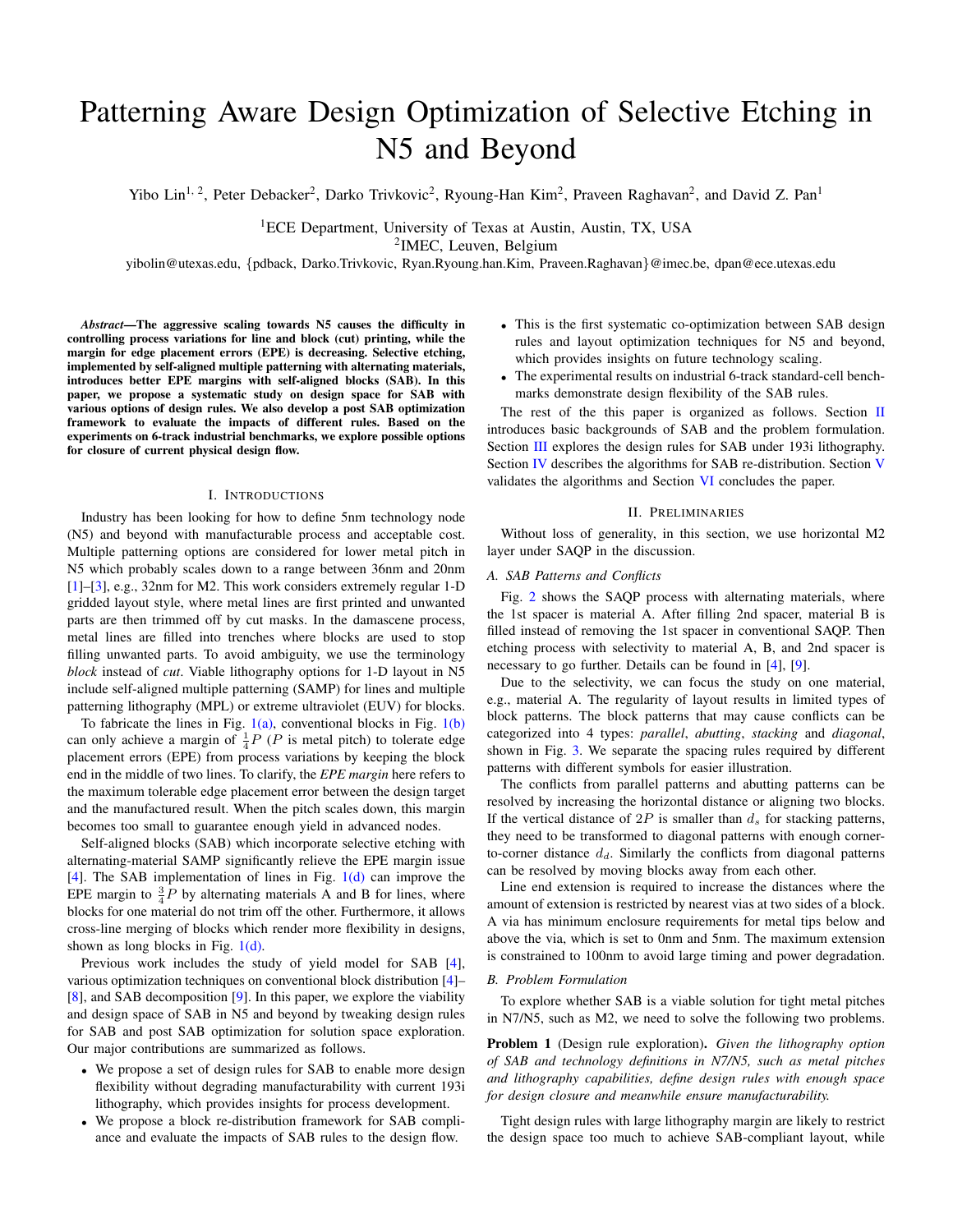relaxed design rules may go beyond the printability of two 193i masks. Whether the design rules provide enough design space to resolve violations is critical for the validation of rules. Since current physical design flow does not support SAB yet, we attempt to approach SAB compliance in the post layout stage.

Problem 2 (Block optimization). *Given a set of design rules and a design, optimize block distribution for design rule compliance, and meanwhile minimize the total cost of re-distribution such as the amount of line end extensions.*

The optimization procedure is mainly adopted to evaluate design rules. It might be difficult to reach zero violations with a post layout optimization, while the scale of remaining conflicts matters to the feasibility of early stage integration or additional ECO efforts.

#### III. SAB DESIGN RULE EXPLORATION

<span id="page-1-0"></span>In this section, we explore design rules for SAB under 193i lithography and discuss the impacts to layout. The SAB rules are explored with the holistic consideration of typical DRC rules such as metal pitch, minimum metal area, single exposure spacing and metal tip-totip (implicitly considered by block width). Lithography retargeting and bias for optical proximity correction (OPC) are considered implicitly with the rules. As mentioned in previous section, the minimum required horizontal distance  $d<sub>h</sub>$  for a diagonal pattern can be derived from  $d_d$  as follows,

<span id="page-1-3"></span>
$$
d_h = \sqrt{\max(d_d^2 - 4P^2, 0)}.
$$
 (1)

Fig. [4\(a\)](#page-3-5) shows smaller  $d_d$  gives smaller  $d_h$  as the vertical distance is 2P. The spacing rule for parallel patterns needs to satisfy both minimum area constraint  $A$  and single exposure spacing  $s$ ,

<span id="page-1-2"></span>
$$
d_p = \max(\frac{2A}{P}, s),\tag{2}
$$

where we assume the metal width is  $\frac{1}{2}P$ . When the pitch scales down, minimum area A may dominate  $d_p$  instead of s.

#### *A. Simple Rules*

A straight-forward rule is to set a simple spacing value for all patterns in Fig. [3,](#page-3-4) i.e.,  $d_a = d_s = d_d = d_p$ . This spacing rule is mainly limited by  $d_p$  from parallel patterns because it needs to satisfy both minimum area constraint of metal and single exposure spacing, while other patterns do not have the minimum area constraint. The simple rule is likely to forbid stacking patterns, since the end-to-end distance of  $2P(P \le 36)$  is too tight for 193i lithography.

# *B. Complex Rules*

Tighten spacing rules. The simple rules are so strict that forbid all stacking patterns and require long distances for other patterns. While it is difficult to further push the edge-to-edge distance  $(d_p)$  for parallel patterns, other spacings such as  $d_a$ ,  $d_s$ ,  $d_d$  for abutting, stacking and diagonal patterns can be tighten to single exposure spacing s, since there is no constraint of minimum area for them.

Block end extension. However, this is not enough to resolve conflicts for stacking patterns. Considering the EPE margin of  $\frac{3}{4}P$ , we can slightly push back the block end to meet the spacing requirement. We define it as *block end extension* (bext) to differentiate from line end extension. The amount of block end extension is computed as,

<span id="page-1-4"></span>
$$
bext = \max(\frac{1}{2}d_s - P, 0). \tag{3}
$$

As shown in Fig. [4\(b\),](#page-3-6) the left EPE margin after the extension is,

<span id="page-1-5"></span>
$$
mgn* = \frac{3}{4}P - bext = \begin{cases} \frac{7}{4}P - \frac{1}{2}d_s, & \text{if } d_s \ge 2P, \\ \frac{3}{4}P, & \text{otherwise.} \end{cases}
$$
 (4)

In this way, conflicts from stacking patterns can be resolved by either block end extension or transforming to diagonal patterns by line end extension. At the same time, diagonal patterns also obtain another option to resolve conflicts, i.e., converting to stacking patterns by line end extension and performing block end extension.

The block end extension is only enabled for stacking patterns, though it also helps resolve conflicts in diagonal patterns. The reason lies in the support for aligned blocks which requires the lithographic system to be optimized for elongated block constructs, e.g., the illumination may have to go dipole-like sources, where we are losing EPE control over the block end. Therefore, it is better to keep as much EPE margin as possible and it is not encouraged to enable block end extension for diagonal patterns.

Table [I](#page-3-7) shows the impact of these options with various pitches and single exposure spacing s by comparing conventional blocks with SAB. We set  $d_a = d_d = d_s$  in the computation since none of them subject to minimum area constraint of lines. Thus only  $d_s$  is shown in the table. The column "mgn" denotes the EPE margin for block end without block end extension. The column "bext" denotes the amount of block end extension required to resolve conflicts, while "mgn\*" denotes the EPE margin for a block after block end extension, which is the worst case of EPE margin, since not all blocks need block end extension. Highlighted entries denote that there is enough margin for blocks to tolerate variations. As both simple and complex rules of SAB have the same  $d_p$ , only one column is shown. The third row from top shows how each entry is computed. The minimum area constraint A is set to  $1452$ nm<sup>2</sup> [\[10\]](#page-3-8). We assume the spacing of single exposure optical lithography for blocks is around 80nm [\[2\]](#page-3-9), [\[11\]](#page-3-10), [\[12\]](#page-3-11). If we use the same configurations as [\[4\]](#page-3-1), e.g., overlay error of 1nm, block end variation of 2nm, line critical dimension (CD) variation of 1nm, the required EPE margin can be estimated as  $3\sigma \approx 8$ nm.

Even for 32nm and 36nm pitches, conventional blocks only have marginal values to tolerate process variation, while SAB has much larger EPE margins. If we do not perform block end extension, like that in simple rules, then stacking patterns have to be forbidden as vertical distance between two blocks of  $2P < d_s$ . By allowing block end extension, we enable stacking patterns at the cost of losing EPE margins. For 32nm and 36nm pitches, the margins are large enough for block end extension with various lithography spacings, while  $d_s$  need to be tighten to 68nm for enough margin in 24nm pitch, which goes beyond the limitation of 193i lithography and probably necessitates EUV or SAB with four 193i masks. Considering that 24nm is likely to be the M2 pitch for industry N3 [\[12\]](#page-3-11), they might be options.

# IV. SAB OPTIMIZATION ALGORITHMS

# <span id="page-1-1"></span>*A. Overall Flow*

Fig. [5](#page-3-7) gives the overall flow of SAB optimization. The framework takes input layout and process lines, vias and blocks for each material separately. We construct potential conflict graph considering the movable bounds of blocks [\[8\]](#page-3-2) and compute independent components to reduce problem sizes. Due to tight pitches, each independent component may still be large, so metis based min-cut partitioning is performed ro remove some edges by reducing the movable bounds of some blocks [\[13\]](#page-3-12). The kernel optimization for each component includes generation, pruning and graph construction of candidate movements followed by candidate assignment. After kernel optimization, the majority of conflicts has been removed. We incrementally fix small regions with conflicts to further refine the solutions iteratively where more candidate movements are generated for larger solution spaces. Block end extension is performed for stacking patterns before output.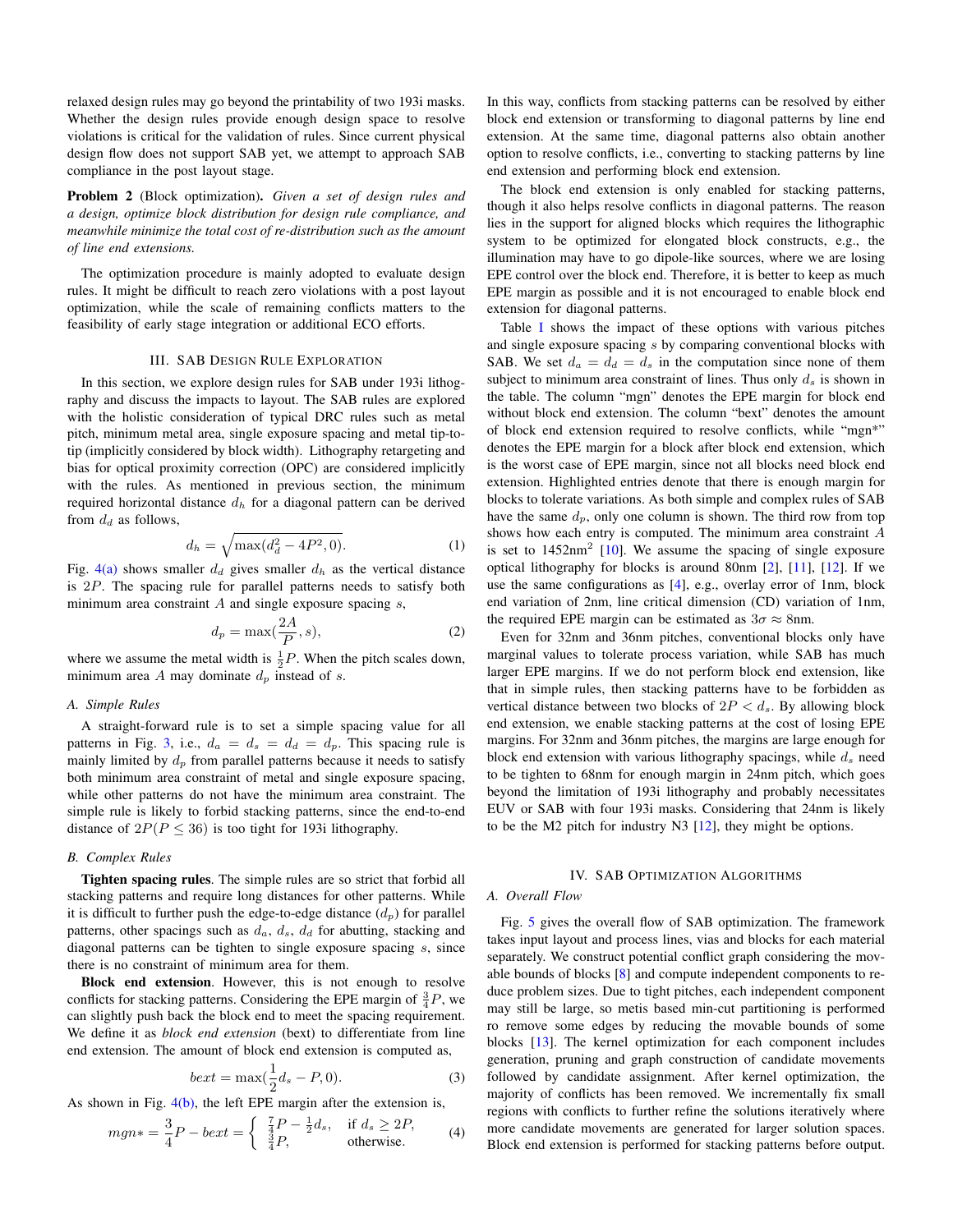# *B. Candidate Movement Assignment*

Given the candidate movements for each block, we can construct conflict graph  $G = (V, E)$  for candidate movements, where each candidate movement is a vertex in vertex set  $V$  and two movements are connected with an edge in  $E$  if they result in a conflict or they belong to the same block. The target of the candidate movement assignment is to select one candidate movement for each block such that the final conflicts and total cost are minimized.

The full ILP formulation is summarized as follows,

$$
\min \sum w_{ij} \cdot x_{ij} + \sum w_e \cdot t_e, \tag{5a}
$$

$$
\text{s.t.} \quad \sum_{j} x_{ij} = 1,\tag{5b}
$$

$$
x_{i_1j_1} + x_{i_2j_2} \le t_e + 1, \forall e \in E \backslash E_{as},\tag{5c}
$$

$$
x_{i_1j_1} + x_{i_3j_3} - x_{i_2j_2} \le t_e + 1, \forall e \in E_{as},
$$
 (5d)

$$
x_{ij} \in \{0, 1\}, t_e \ge 0,
$$
\n(5e)

where  $x_{ij}$  is a binary variable denoting whether the jth candidate movement of block  $b_i$  is selected, and  $w_{ij}$  is its cost. Variable  $t_e$ denotes an edge in the conflict graph and whether both of its vertices are selected. As  $t_e$  is constrained by  $x_{ij}$ , there is no need to constrain it to integers; i.e., it is a continuous variable. Weight  $w_e$  is the weight of edge e. We use Eas to denote the set of conflict edges from *aligned stacking patterns* which the details will be explained later. Eq. [\(5c\)](#page-2-7) and Eq. [\(5d\)](#page-2-8) are the *conflict constraints* for two candidate movements of different blocks. Eq.  $(5b)$  guarantees that only one candidate movement will be selected for one block. The objective in Eq.  $(5a)$  minimizes total number of conflicts and total cost of candidate movements selected.

Edges for conflicted candidate movements are assigned with a large weight  $M$ , while additional edges with weight  $w_s$  are inserted if two candidate movements forms stacking patterns. Depending on different pitches and rules, stacking patterns may become a conflict or not, so a generic way is to integrate them into edge weights of the graph. If they are regarded as a conflict, we set  $w_s = M$ ; otherwise,  $w_s$  is assigned with a small cost, e.g., half the maximum line end extension in the experiment, to minimize block end extension. For simplicity, in this section, we use the phrase *conflict* to generalize real conflicts and stacking patterns if not specially mentioned, since the latter is incorporated into conflict edges. Therefore, the objective in Eq. [\(5a\)](#page-2-10) includes costs from conflicts and stacking patterns.

The set Eas of *aligned stacking patterns* is introduced for the multiple aligned blocks, where Fig.  $6(b)$  gives three candidate movements vertically aligned. Supposing their corresponding variables are  $x_{i_1j_1}$ ,  $x_{i_2j_2}$ , and  $x_{i_3j_3}$ , respectively, now consider the conflict constraint between  $c_1$  and  $c_3$ . If  $c_2$  is selected, there is no conflict between  $c_1$  and  $c_3$ ; otherwise, they generate a conflict. Eq. [\(5c\)](#page-2-7) cannot properly handle such conditions, so we constrain it with *aligned conflict constraints* as Eq. [\(5d\)](#page-2-8). If  $x_{i_2 j_2}$  is 0, Eq. (5d) becomes the same format as Eq. [\(5c\)](#page-2-7); otherwise, it does not constrain anything since the left hand side is always no larger than 2. Eq.  $(5d)$  can be extended to handle more than 3 aligned blocks in Fig. [6\(c\)](#page-3-14) as well.

#### V. EXPERIMENTAL RESULTS

<span id="page-2-4"></span>Our framework is implemented in C++ and tested under Linux server with 2.6GHz Xeon CPU and 48GB RAM. Industrial 6-track standard-cell designs with 32nm M2 pitch for double patterning blocks are used in the experiments. The open-source *lpsolve* is used as the ILP solver  $[14]$ . Table [II](#page-3-16) shows the comparison between different rules for various benchmarks with 70% to 80% utilization of cells. Column "#blks" denotes the number of blocks. Column "#icn" denotes initial number of conflicts between blocks and column "#cn" denotes number

<span id="page-2-1"></span>

<span id="page-2-10"></span><span id="page-2-9"></span><span id="page-2-7"></span><span id="page-2-2"></span>Fig. 1: Example of (a) horizontal M2 lines, (b) lines with conventional blocks, (c) block end variations, (d) SAB implementation of lines with light blue blocks for material A and light green ones for material B.

<span id="page-2-8"></span><span id="page-2-6"></span><span id="page-2-3"></span>

Fig. 2: SAQP process for alternating materials.

of conflicts after SAB optimization. Column "ext" denotes the average length of line end extension in nanometer for each block. Column "bext" indicates the percentage of block end extension to all block ends. Column "T" shows the runtime in seconds.

We compare the results of simple rules and complex rules using the configurations of  $(P = 32, s = 80)$  and  $(P = 32, s = 84)$ in Table [I.](#page-3-7) Since the benchmarks are not designed for SAB, there are considerable conflicts at the beginning. Our framework is able to reduce conflicts effectively, while the number of final conflicts varies from different rules. Simple rules end up 22x more final conflicts, 3x length of average line end extension and 4x runtime compared with complex rules, while complex rules drop the amount of average final conflicts to around 100, which is much more applicable to be fixed by either ECO effort or early planning in placement and routing. If we relax lithography spacing  $s$  to 84nm, then there are 11% more conflicts with 7% longer average line end extension and 5% more block end extension. We also observe that the average length of line end extension is only around 5-10nm, which means most conflicts are fixed by local adjustment. Although the average amount of block end extension is only around 12%, it removes conflicts for stacking patterns effectively. In simple rules, stacking patterns are actually forbidden due to  $2P < d_s$  (see Section [III\)](#page-1-0). Therefore, enabling stacking patterns is critical for design closure in advanced nodes.

# VI. CONCLUSION

<span id="page-2-5"></span>In this paper, we propose the first study on design technology cooptimization for SAB in N5 and beyond. We propose different design rules that scale together with pitches and explore the design space with a post optimization framework, which provides the insights for the direction of process advancement. The framework is flexible to various design constraints for SAB. Future work includes the optimization in early design stages for SAB friendliness.

#### ACKNOWLEDGMENT

This work is supported in part by NSF and the University Continuing Fellowship from The University of Texas at Austin.

#### REFERENCES

<span id="page-2-0"></span>[1] P. Raghavan, F. Firouzi, L. Matti, P. Debacker, R. Baert, S. Sherazi, D. Trivkovic, V. Gerousis, M. Dusa, J. Ryckaert, *et al.*, "Metal stack optimization for low-power and high-density for n7-n5," in *SPIE Advanced Lithography*, pp. 97810Q–97810Q, International Society for Optics and Photonics, 2016.